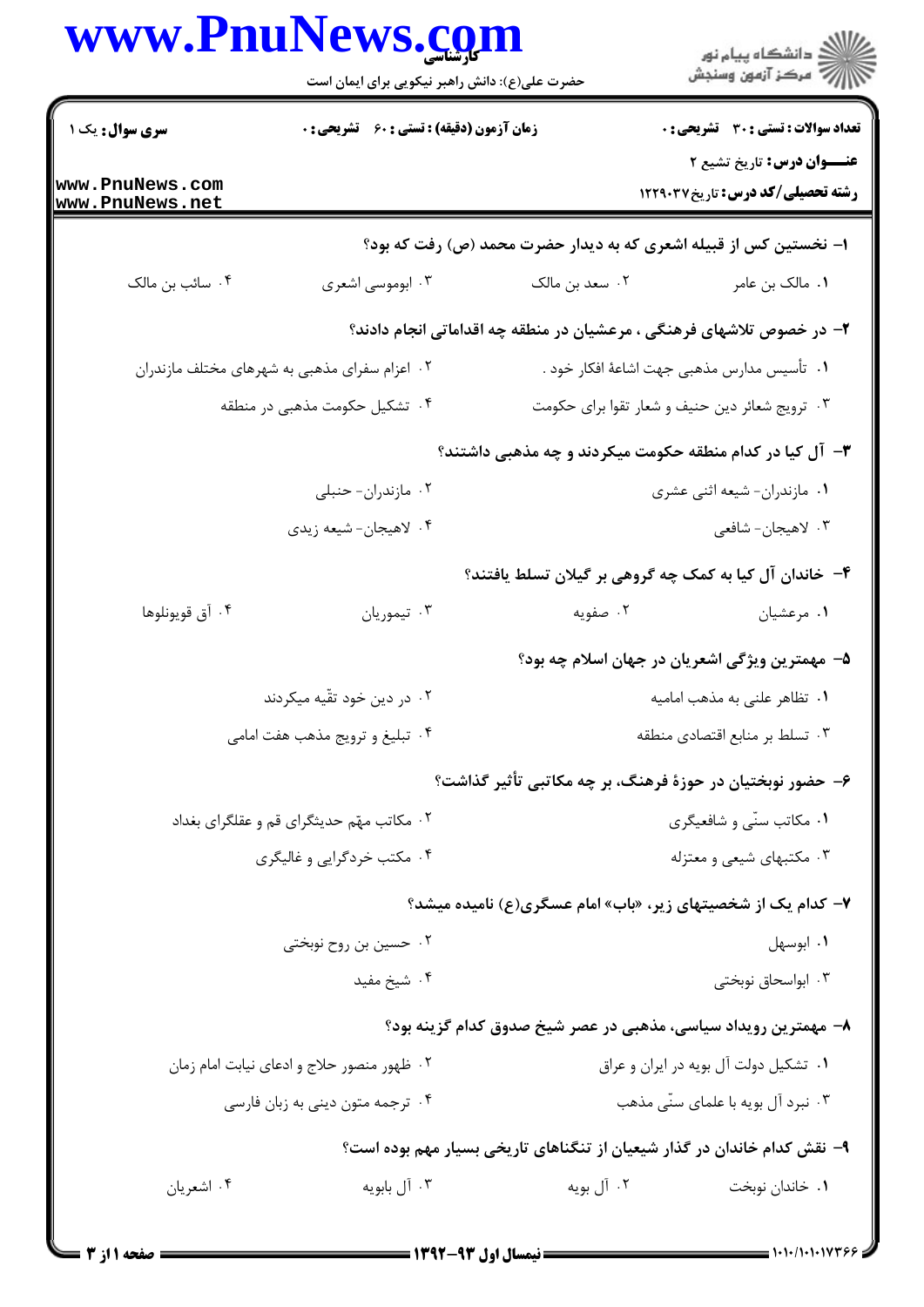## www.PnuNews.com

اران<br>الله دانشگاه پیام نور<br>الله مرکز آزمون وسنجش حضرت علی(ع): دانش راهبر نیکویی برای ایمان است **تعداد سوالات : تستی : 30 ٪ تشریحی : 0 زمان آزمون (دقیقه) : تستی : 60 گشریحی: 0 سری سوال : ۱ یک عنـــوان درس:** تاریخ تشیع ۲ www.PnuNews.com **رشته تحصیلی/کد درس:** تاریخ1۲۲۹۰۳۷ www.PnuNews.net ۱۰– نسب آل زباره، از شیعیان نیشابور به کدام امام میرسد؟ ٠١. امام كاظم(ع) ۰۴ امام زين العابدين(ع) 11- این جمله از چه کسی است «تمام مردم قم بر مذهب شیعه امامی هستند» ؟ ۰۴ عبدالجليل رازي ۰۳ پاقوت حموی ۰۲ ابوسعید حمیری ۰۱ حمداله مستوفی ۱۲- کدام گزینه، از مهمترین محله های شیعه نشین در ری بوده است؟ ۰۴ کلین ۰۳ ورامین ۰۲ قصران ۰۱ زاد مهران ۱۳- کدام امام معصوم (ع)، دانش آموزی را از ثروت اندوزی ضروری تر می دانست؟ ۰۴ امام حسين (ع) ۰۳ امام علی (ع) ۲. امام رضا (ع) ۰۱ امام صادق (ع) ۱۴– قبل از تآسیس نهادهای آموزشی، ابزار تعلیم کدام گزینه بود؟ ۰۴ روخوانی و قرائت قرآن ۰۳ املاء و انشاء ۰۲ وعظ و خطابه ۰۱ حساب و شعر 1۵– این حدیث از کدام امام معصوم است؟ «قلب جوان مانند زمین دست نخورد ه ای است که آماده پذیرش هر محصولی است» ۰۴ امام باقر (ع) ۰۳ امام , ضا (ع) ۰۲ امام صادق (ع) ۰۱ امام علي (ع) ۱۶– کدام یک از گزینه های زیر به عنوان پایگاه مهم آموزش و پژوهش شیعه بوده است ؟ ۰۴ دا, العلمها ۰۳ کتابخانه ها ۰۲ مکتب ها ۰۱ مدارس ۱۷– مشهورترین گروه ها در فن مناظره کدام بود؟ ۰۴ قدریه ۰۳ ; نادقه ۰۲ ; بدیه ۰۱ معتزله ۱۸– در حوزه کوفه، پرکارترین خاندان شیعه در عرصه حدیث و فقه کدام بود؟ ۰۴ آل ابي رافع ۰۳ آل نعیم ۰۲ آل حیان ٠١. آل اعين 19- با مهاجرت كدام عالم شيعي، حوزه نجف شكوفا شد؟ ۰۴ ابن مطهر حلي ۰۲ ابن بابویه ۰۳ شیخ طوسی ٠١ شيخ صدوق ۲۰- نخستین کتابی که در زمینه روایت و حدیث تدوین گردید چه بود؟ ۰۱ کتاب الکاف<sub>ی</sub> ۰۴ التنبيه والاشراف ۰۳ صحیفه علی ٢. بحارالانوار